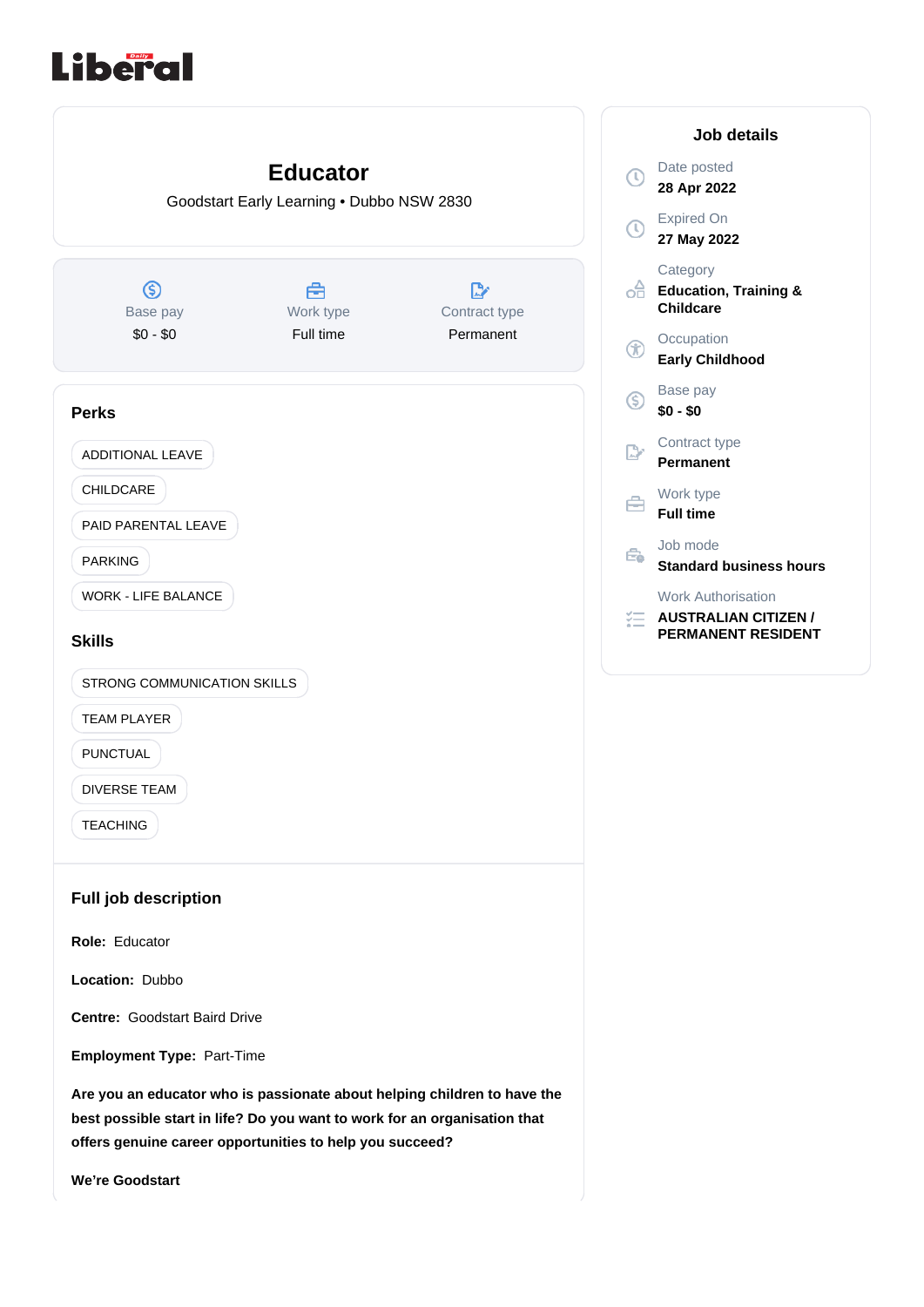At Goodstart, we're all about laying the foundation for better lives through amazing early learning experiences, and we know that we can't do that without great people!

From our centre directors to centre teams, we work together to make a real difference for children in those crucial early years.

Safety, health and wellbeing are more than just words to us, they are a personal commitment and a promise we make to our children, our families and each other every day.

We're Goodstart – a not-for-profit with a vision for Australia's children to have the best possible start in life.

## **About Our Centre**

Tara Asimus is the Centre Director of Goodstart Baird Drive. Tara has a Bachelor of Teaching and has been Director since 2012. "I started as a casual educator moving through the roles of assistant, group leader, second in charge then director. My passion is helping children to navigate their early years, through partnership with families and the community."

- Key Educator Approach
- Community Engagements
- Friendly long standing team of educators
- High Occupancy Centre with a Diverse Team
- 90 place centre, from Nursery to Preschool
- Located in West Dubbo, close to schools and shopping complex.
- Convenient parking and accessible by local bus service
- All of our rooms are set up in line with an Early Years Learning Framework, with sensory and play based learning opportunities.
- Beautiful outdoor play area with a balance of natural and manmade elements

#### **Your Impact**

As an Educator at Goodstart Dubbo Baird Drive, you will be a team player, collaborating with the Senior Educators and Educational Leader within your centre to observe, inform and continuously improve our educational programs on offer to children. You put safety first with everything that you do and ensure all learning experiences are inclusive and response to the needs of all children.

#### **You'll help achieve this by**

- Holding a Certificate 3 or Diploma in Early Childhood (ACECQA recognised qualification)
- Displaying a Strong knowledge of the Early Years Learning Framework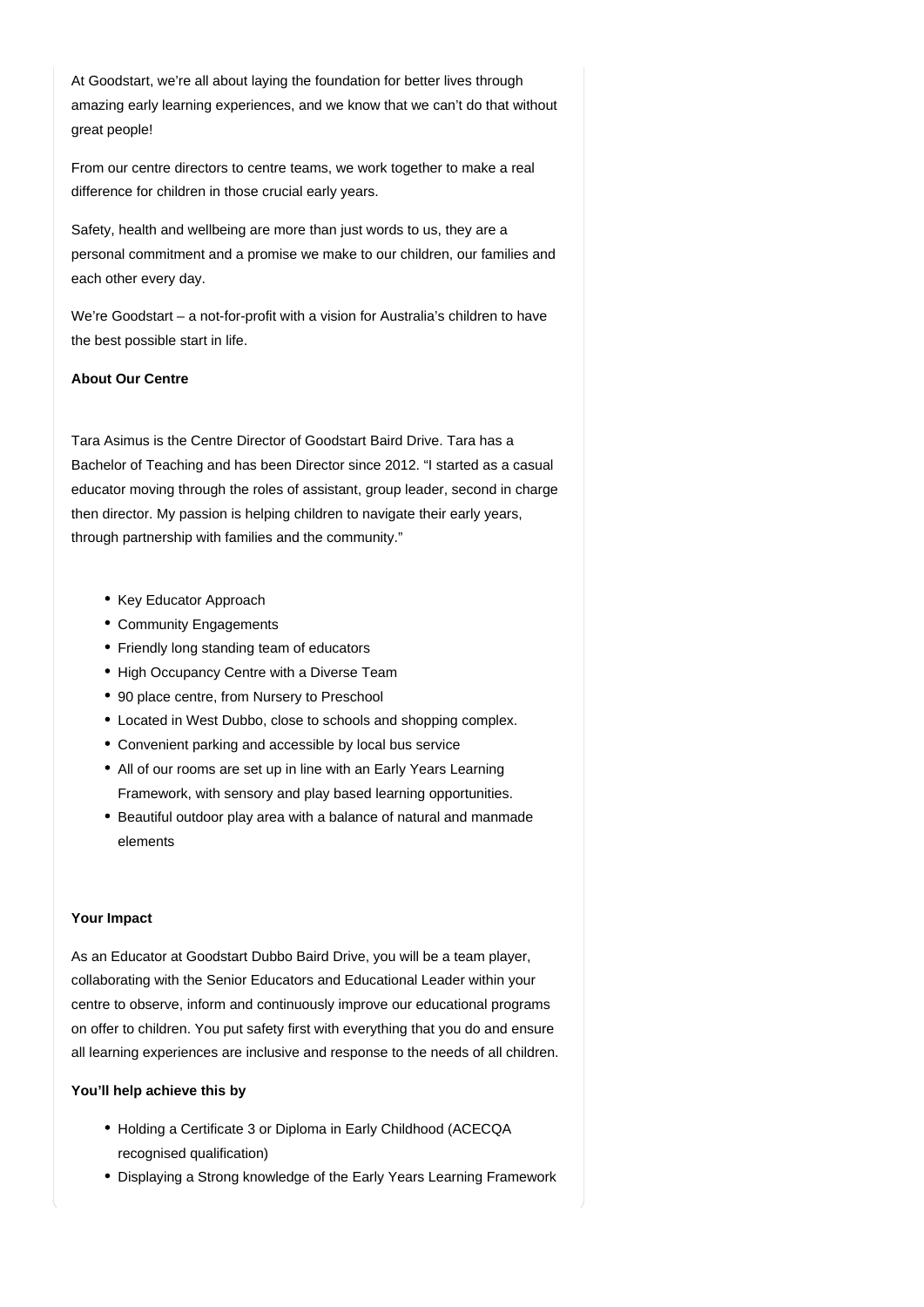and National Quality Standards

- Demonstrating exceptional knowledge of safety and wellbeing
- Being a passionate Educator who is driven by a desire to provide quality learning experiences
- Willingness to learn and be a part of the team
- Maintaining strong communication skills, being reliable and punctual
- Having experience and knowledge in Inclusion Support
- Bring a Team player

### **Why choose Goodstart?**

There are so many reasons to join the Goodstart family. Let's start with the benefits!

- Better pay you'll get at least 3% above the award rate, increasing to 5% by 2024
- Paid professional development we offer a range of opportunities to grow your skills and your career
- Wellbeing focus you'll get two extra days off per year. And our dedicated wellbeing program will ensure you get the support you need, when you need it most
- Additional leave you'll have the option to purchase extra leave for even greater work life balance
- 4 weeks paid parental leave increasing to 6 weeks from December 2023
- Retail and childcare discounts you'll save money on insurance, travel and technology, and get 50% discount off your childcare gap fees

# **You'll also love:**

- Centre support dedicated support and guidance on a range of topics, such as safety, teaching and inclusion, delivered face to face or virtually by our centre support team
- Security and stability with over 670 centres across Australia, you'll have the support of a large network and the stability of a respected organisation

If you have strong knowledge of the Early Years Learning Framework and National Quality Standards, plus hold a Certificate III or Diploma in Early Childhood (ACECQA approved equivalent), then we want to meet you!

#### **How to apply**

Click 'Apply Now' and submit your application. We review applications as they are submitted. **We encourage you to submit your application as soon as possible for your best chance to progress to the next stage of the process.**

#### **Supporting our people and protecting our children**

We are an equal opportunity employer that is proud of our inclusive and diverse work environment. We support and encourage individual growth and strong